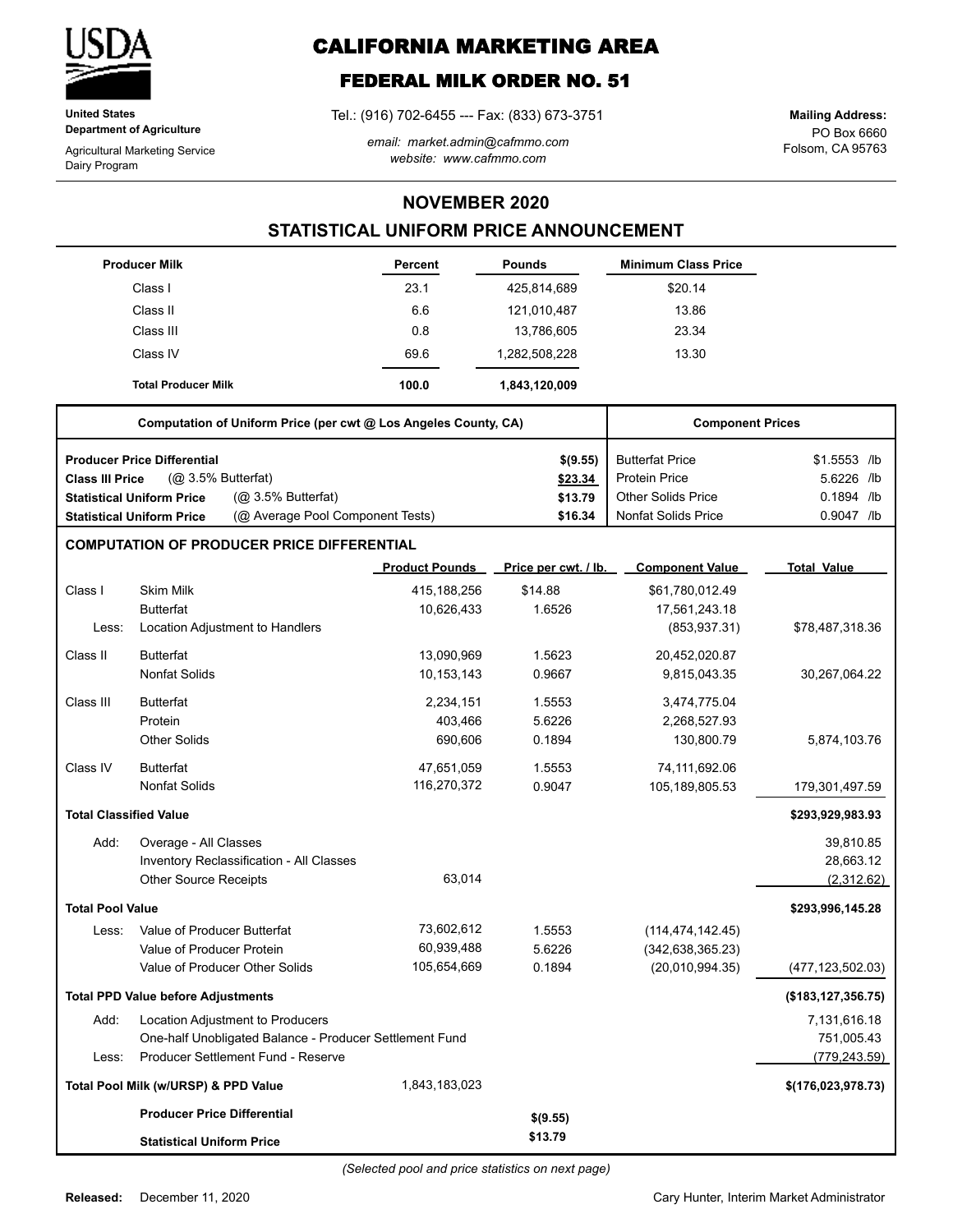# **CALIFORNIA MARKETING AREA**

## **FEDERAL MILK ORDER NO. 51**

| <b>Payment Schedule</b>                                      |                      |  |  |  |
|--------------------------------------------------------------|----------------------|--|--|--|
| <b>Payment Dates for the Month of:</b>                       | <b>NOVEMBER 2020</b> |  |  |  |
| Payment TO the Producer Settlement Fund due on:              | December 16, 2020    |  |  |  |
| Payments FROM the Producer Settlement Fund made on:          | December 18, 2020    |  |  |  |
| Final payments TO a Cooperative Association must be made on: | December 18, 2020    |  |  |  |
| Final payments to Producers must be RECEIVED by:             | December 21, 2020    |  |  |  |
|                                                              |                      |  |  |  |

#### **Producer Price Differential and Statistical Uniform Price, by Zone Differential**

|                     | Zone<br>1/<br><b>Differential</b> | <b>Adjustment</b> | <b>Producer</b><br><b>Price</b><br><b>Differential</b> | <b>Statistical</b><br><b>Uniform</b><br><b>Price</b> | 2/ |
|---------------------|-----------------------------------|-------------------|--------------------------------------------------------|------------------------------------------------------|----|
|                     |                                   |                   | dollars per hundredweight                              |                                                      |    |
| As Announced:       | 2.10                              | 0.00              | (9.55)                                                 | 13.79                                                |    |
| <b>Other Zones:</b> | 2.00                              | (0.10)            | (9.65)                                                 | 13.69                                                |    |
|                     | 1.80                              | (0.30)            | (9.85)                                                 | 13.49                                                |    |
|                     | 1.70                              | (0.40)            | (9.95)                                                 | 13.39                                                |    |
|                     | 1.60                              | (0.50)            | (10.05)                                                | 13.29                                                |    |

Differentials listed apply to zones included in the California Marketing Area. Outside of this area, differentials may be above or below this range. Differentials apply on a county basis. 1/

2/ Prices at 3.5 percent butterfat, 2.99 percent protein, and 5.69 percent other solids.

#### **Producer Milk Received by Component Pounds**

| <b>Producer Milk Receipts</b> | <b>Skim</b>   | <b>Butterfat</b> | <b>Protein</b><br><b>Pounds</b> | <b>Other Solids</b> | <b>Nonfat Solids</b> |
|-------------------------------|---------------|------------------|---------------------------------|---------------------|----------------------|
| Class I                       | 415,188,256   | 10,626,433       | 14,270,439                      | 24,806,131          | 39,076,570           |
| Class II                      | 107,919,518   | 13,090,969       | 3,707,619                       | 6.445.524           | 10,153,143           |
| Class III                     | 11,552,454    | 2,234,151        | 403,466                         | 690,606             | 1,094,072            |
| Class IV                      | 1,234,857,169 | 47,651,059       | 42,557,964                      | 73,712,408          | 116,270,372          |
| <b>Total Producer Milk</b>    | 1,769,517,397 | 73,602,612       | 60,939,488                      | 105,654,669         | 166,594,157          |

#### **Selected Pool Statistics**

| Est Class I Percentages |               | Average test of producer receipts: |        |  |
|-------------------------|---------------|------------------------------------|--------|--|
| Skim                    | 23.11<br>$\%$ | Butterfat                          | 3.99 % |  |
| <b>Butterfat</b>        | 14.42<br>%    | Protein                            | 3.31%  |  |
|                         |               | <b>Other Solids</b>                | 5.73 % |  |

#### **Administrative Assessment and Marketing Service Deduction**

| § 1000.85 - Assessment for order administration | \$0,030 per hundredweight |
|-------------------------------------------------|---------------------------|
| § 1000.86 - Deduction for marketing services    | \$0.040 per hundredweight |